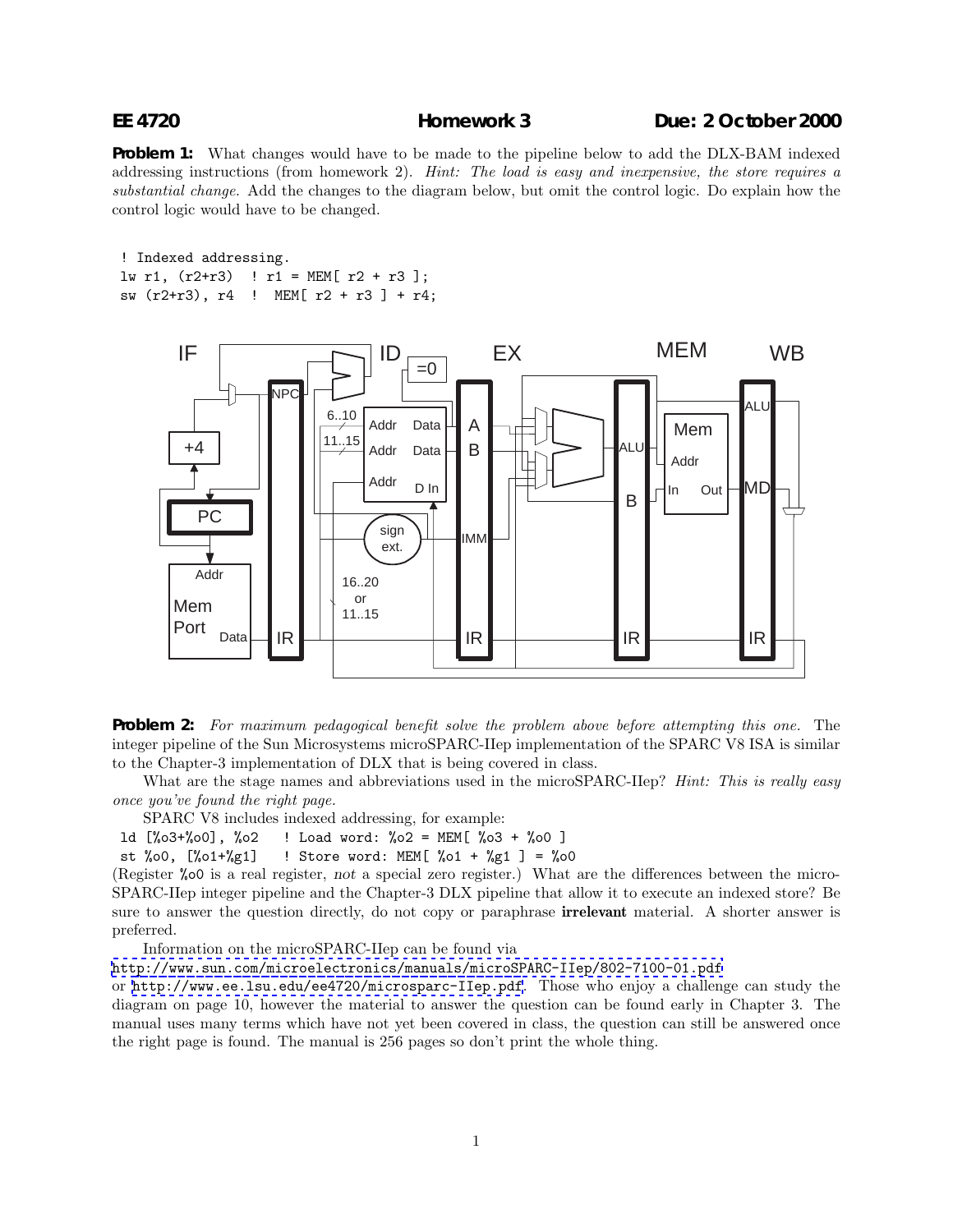**Problem 3:** The following pipeline execution diagram shows the execution of a program on the DLX implementation shown below. The implementation uses forwarding (bypassing) to avoid some data hazards and stalls to avoid others; connections needed to implement the jalr instruction are not shown. A value can be read from the register file in the same cycle it is written. Instructions are squashed (nulled) in this problem by replacing them with  $\sigma r 0, r 0, r 0$ . All instructions stall in the ID stage.

Add the datapath connections needed so the jalr executes as shown.

```
! Initially, r1=0x100, r2=0x200, r3=0x300, r4 = 0x68
! The lw will read 0xaaa0.
! Cycle 0 1 2 3 4 5 6 7 8 9 10
sub r0, r0, r0 WB
sub r0, r0, r0 ME WB
sub r0, r0, r0 EX ME WB
sub r0, r0, r0 ID EX ME WB
START: ! START = 0x50
add r2, r2, r3 IF ID EX ME WB
\ln r2,4(r2) IF ID EX ME WB
sw 8(r2), r1 IF ID -> EX WE WB
jalr r4 IF -> ID EX ME WB
xor r4, r1, r2 IFx
subi r2, r1, #0x10
andi r2, r2, #0x20 IF ID EX ME WB
slti r3, r3, #0x30 IF ID EX ME
```


The table on the next page shows the contents of pipeline registers and changes to architecturally visible registers r1-r31 over time. The first two columns are completed; fill in the rest of the table. Use a "?" for the value of the "immediate field" of a type R instruction and for the output of the memory when no memory read is performed. Show pipeline register values even if they're not used. The row labeled "Reg. Chng." shows a new register value that is available at the beginning of the cycle. If r0 is written leave the entry blank.

*Hint: For hints and confirmation see Spring 1999 HW 3, Fall 1999 HW 2, and Spring 2000 HW 2, linked to* <http://www.ee.lsu.edu/ee4720/prev.html>*, for similar problems. It's important that the problem is solved by inspection of the diagram,* **not** *by inferring mindless, unworthy-of-an-engineer rules from past solutions. Mindless rules are hard to remember and are useless in new situations.*